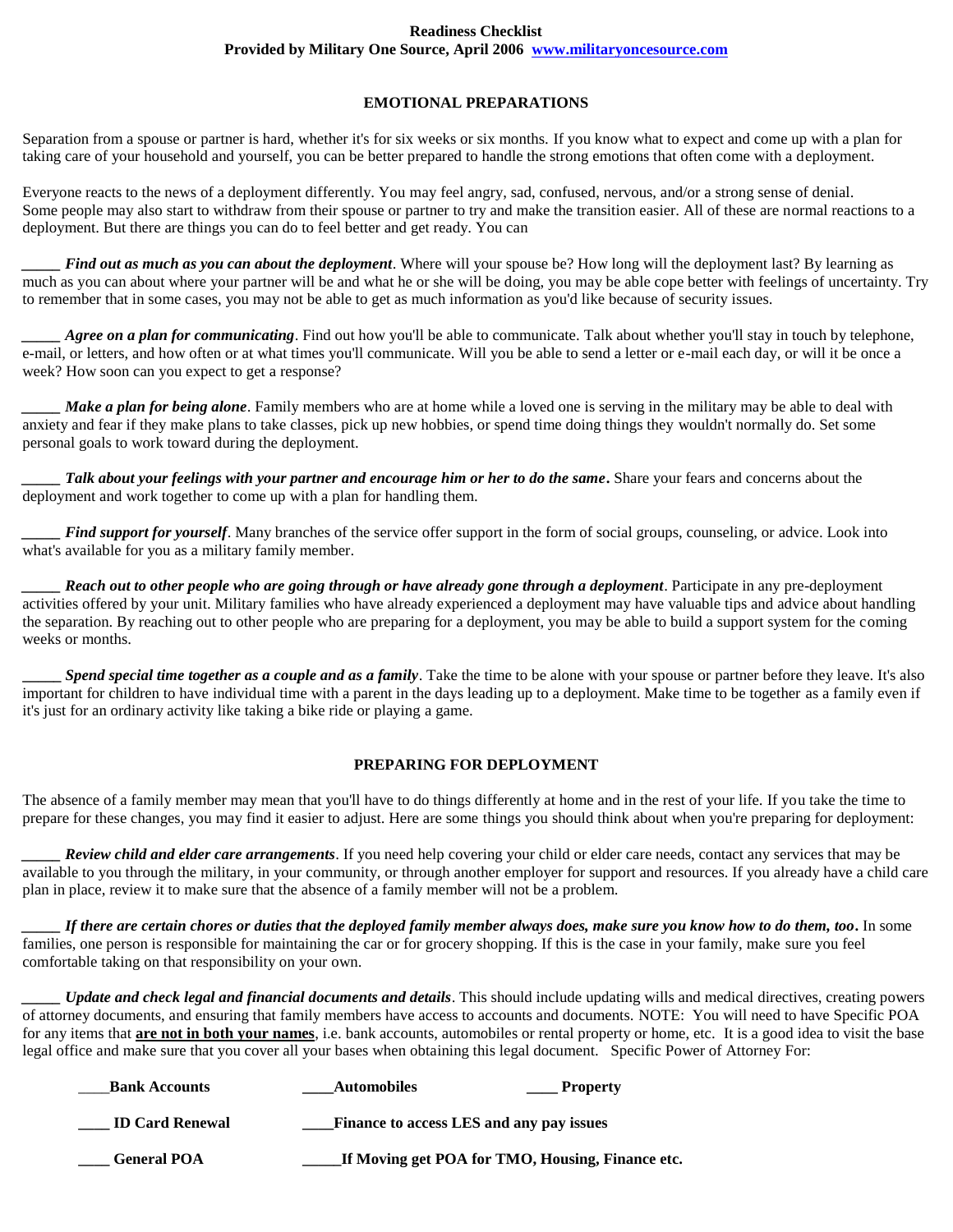*Make sure all important contact numbers are easy to find.* Gather information about how to reach the deployed family member, including numbers for contacting appropriate military officials for information and updates. Make sure you also know how to contact your spouse's family.

*Create a family emergency plan*. Talk about what you'd do in the case of an emergency, including where you'd go and how you would get in touch. Involve children and other family members in these discussions in appropriate ways.

#### \_\_\_\_ **CREATE and COMPLETE A FAMILY CARE PLAN (see attached)**

**Talk about how you'll handle finances during the deployment.** If your deployed spouse typically takes care of the family finances, make sure that you feel comfortable assuming these responsibilities. Make sure that you agree on a plan for accessing and using all checking, savings, or investment accounts as well as safety deposit boxes. Go over all bills that will need to be paid during the deployment period, including taxes. If it's necessary, make arrangements for the direct deposit of the paycheck of the person who will be deployed.

## **HELPING CHILDREN PREPARE**

It's important to involve children in the preparations for deployment and explain to them exactly what a deployment involves in a way that they will understand. You may also want to

*Go over the "house rules."* Explain to your child that rules will not change during the deployment just because a parent or family member is gone. Enlist older children to help around the house by taking over a chore or duty that the missing parent or family member always did.

*Encourage younger children to talk with older children who have already been through a deployment*. If you don't have older children, help your child make connections with the children of relatives, friends, or other military families who are familiar with deployment.

*Make time for the family member or parent who will be deployed to spend "alone time" with each child in the family.* 

*\_\_\_\_\_ Take lots of pictures or make videotapes of your child and the parent who will be deployed doing everyday activities.* Document ordinary things, like getting ready for bed, reading a story, eating dinner, or playing a game. Put these pictures in a small album for your child or display them somewhere your child can easily see them. Many families also make recordings of the parent or loved one who will be deployed reading favorite stories so that children can listen to their voices when they are gone.

*Give your child a special gift before the deployment begins*. This could be anything  $-$  a diary, a scrapbook, a watch, or a bracelet  $-$  as long as it's something your child can hold and look at when she's missing her parent or family member.

*Make sure your child understands that he or she will be able to stay in touch with the deployed parent or family member by writing letters, talking on the phone, or sending recordings or drawings.* Sometimes children have trouble understanding the idea of a temporary separation, and they may think that they won't be able to talk to or communicate with their deployed loved one.

*\_\_\_\_\_ Come up with a way to count down the time that the parent or family member will be gone that children can understand.* Some families create calendars and mark off the days while others may come up with other ideas like filling up a jar with a chocolate or a sticker for each day the loved one will be gone. If you're not sure how long the parent will be gone, you can mark the passage of time by making a paper chain and adding a link each day that the parent is gone, then use the chain as a decoration when they return.

The time you spend preparing for a deployment pays off down the road. You'll find that you are better able to handle the stress of the separation and take care of yourself and your family